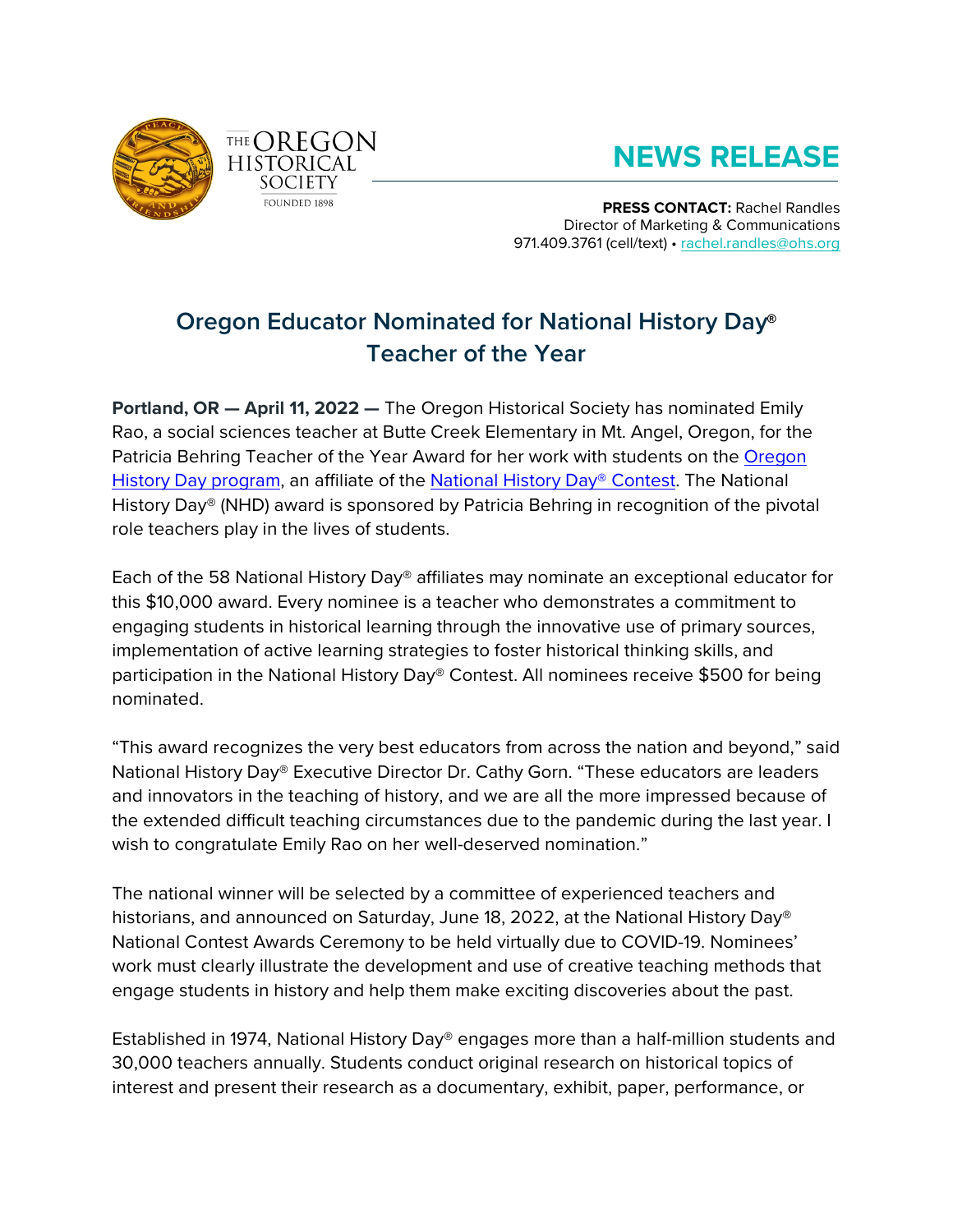website. Students compete first at the local and affiliate levels, where the top entries are invited to the National Contest at the University of Maryland at College Park. NHD is sponsored in part by, HISTORY®, the National Endowment for the Humanities, the National Park Service, Southwest Airlines, the Crown Family Foundation, The Better Angels Society, the Pritzker Military Museum & Library, and the Diana Davis Spencer Foundation.

Rao decided to get her students involved with Oregon History Day in 2018 at the fall Oregon Council for the Social Studies Conference after it checked all the boxes for how she wanted her students to interact with history. As Rao recalls:

*The conference was in October and I started my projects with my students in November. I spent the time between learning and drafting my plans for how I was going to begin this with my students and hit the ground running. It was my first full year teaching, and my students were willing to go on this journey with me!*

Oregon History Day's flexible project-based curriculum complements students' varying challenges and strengths. Rao's high-achieving students make their projects as grandiose as they want to, while her ELD students use it to explore sources accessible to them and as a guide for analyzing documents and creating final projects. Rao further explained:

*The program is so successful at engaging students because they can take a deep-dive into a specific topic and be able to really develop their critical thinking skills within a topic that students are passionate about as well as learn skills that they can use now, and for the rest of their lives — important skills like finding reliable resources, supporting ideas with evidence, and citing those sources. The program drives the work my students do as well as the learning we do when we are not working on Oregon History Day projects.*

For more information on National History Day®, visit [nhd.org.](https://www.nhd.org/) For details on how to get involved with Oregon History Day, visit [ohs.org/oregonhistoryday.](https://www.ohs.org/oregonhistoryday.cfm)

## **About the Oregon Historical Society**

For more than a century, the Oregon Historical Society has served as the state's collective memory, preserving a vast collection of artifacts, photographs, maps, manuscript materials, books, films, and oral histories. Our research library, museum, digital platforms & website [\(www.ohs.org\)](file://ohsfsdc1/shared/Development%20and%20Membership/Marketing/Press%20Releases/2015/www.ohs.org), educational programming, and historical journal make Oregon's history open and accessible to all. We exist because